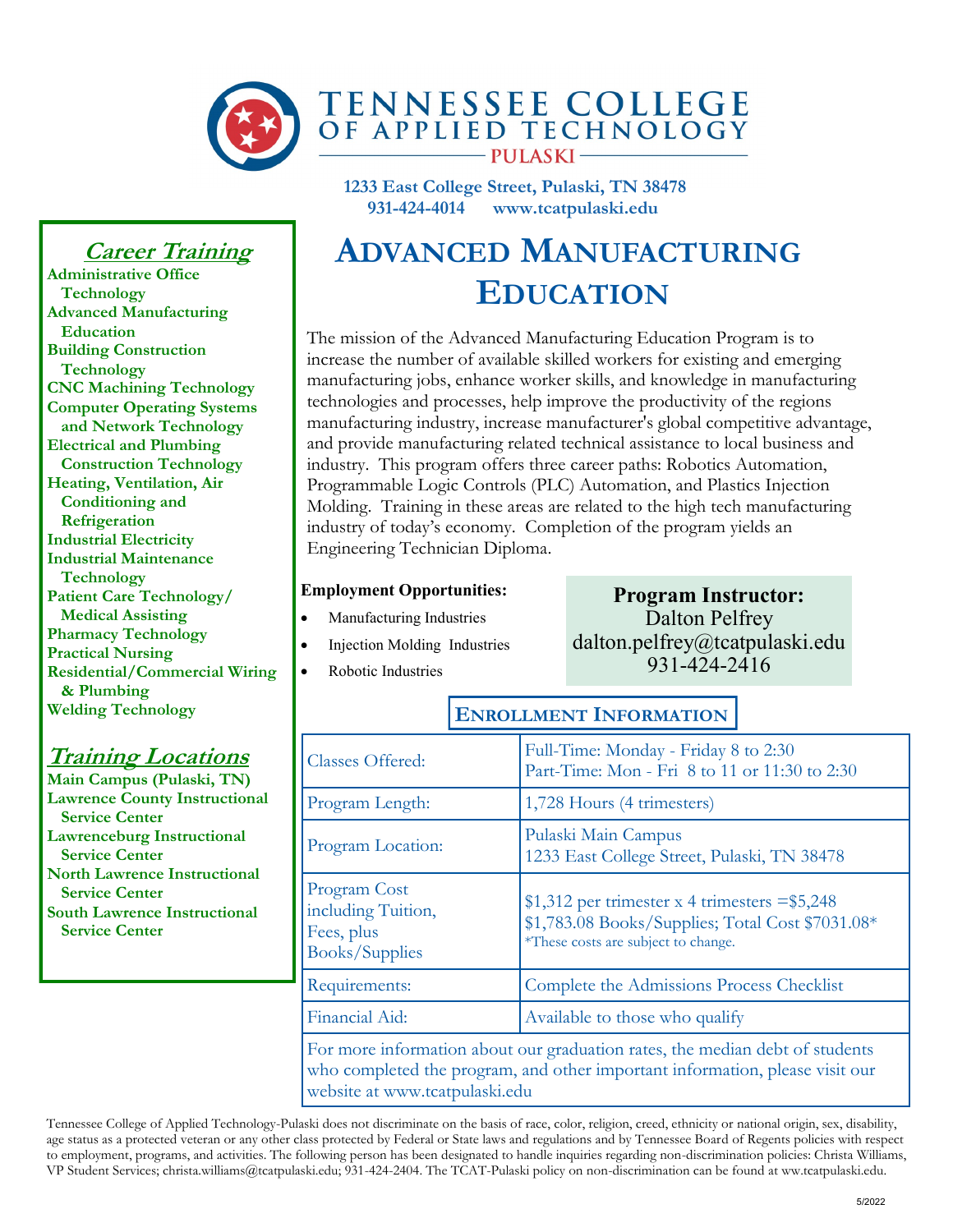### AME Course Outline

| <b>First Trimester</b>                                |            |
|-------------------------------------------------------|------------|
| <b>Worker Characteristics</b>                         | 6 Hours    |
| Orientation/Safety/Alcohol Edu & Haven                | 6 Hours    |
| <b>Technology Foundations</b>                         | 24 Hours   |
| Safety (CPT Module)                                   | 45 Hours   |
| Quality Practices and Measurements (CPT Module)       | 45 Hours   |
| Maintenance Awareness (CPT Module)                    | 45 Hours   |
| Manufacturing Process & Production (CPT Module)       | 45 Hours   |
| <b>Root Cause Analysis</b>                            | 45 Hours   |
| Principles of Lean Manufacturing/Six Sigma            | 45 Hours   |
| CAD for 3D Printing                                   | 72 Hours   |
| C.M.M. Coordinate Measuring Machine                   | 54 Hours   |
| Quality Assurance Technician Certificate              | 432 Hours  |
| <b>Second Trimester</b>                               |            |
| <b>Worker Characteristics</b>                         | 6 Hours    |
| <b>Basic Mechanical Theory and Lab</b>                | 42 Hours   |
| <b>Basic Hydraulics Theory and Lab</b>                | 72 Hours   |
| <b>Basic Pneumatics Theory and Lab</b>                | 46 Hours   |
| Introduction to Electrical Motor Controls             | 18 Hours   |
| Advanced Hydraulics and Zero Pressure Testing         | 80 Hours   |
| 3D Printing & Scanning                                | 94 Hours   |
| Introduction to Manual Machining Mill and Lathe       | 74 Hours   |
| Manufacturing Technician Certificate                  | 864 Hours  |
| <b>ELECTIVES Third Trimester Plastics</b>             |            |
| <b>Worker Characteristics</b>                         | 6 Hours    |
| Injection Molding Theory and Lab I, Routsis Training  | 123 Hours  |
| Injection Molding Theory and Lab II, Routsis Training | 123 Hours  |
| Advanced Molding Theory and Lab, Routsis Training     | 120 Hours  |
| Internship                                            | 60 Hours   |
| Plastics Engineering Technician Certificate           | 1296 Hours |
| <b>ELECTIVES Fourth Trimester Plastics</b>            |            |
| <b>Worker Characteristics</b>                         | 6 Hours    |
| <b>Tool and Die</b>                                   | 102 Hours  |
| PLC Theory and Lab I                                  | 108 Hours  |
| PLC Theory and Lab II                                 | 108 Hours  |
| Robotic Theory/Lab 1                                  | 108 Hours  |
| <b>Master Plastics Engineering Technician Diploma</b> | 1728 Hours |

For More Information Please Contact Student Services Department P.O. Box 614, Pulaski, TN 38478 931-424-4014

Accredited Member Commission of the Council on Occupational Education 7840 Roswell Road, Building 300 Suite 325 Atlanta, GA 30350 Phone: (770) 396-3898 \* (800) 917-2081

*please see curriculum continued on page 3*